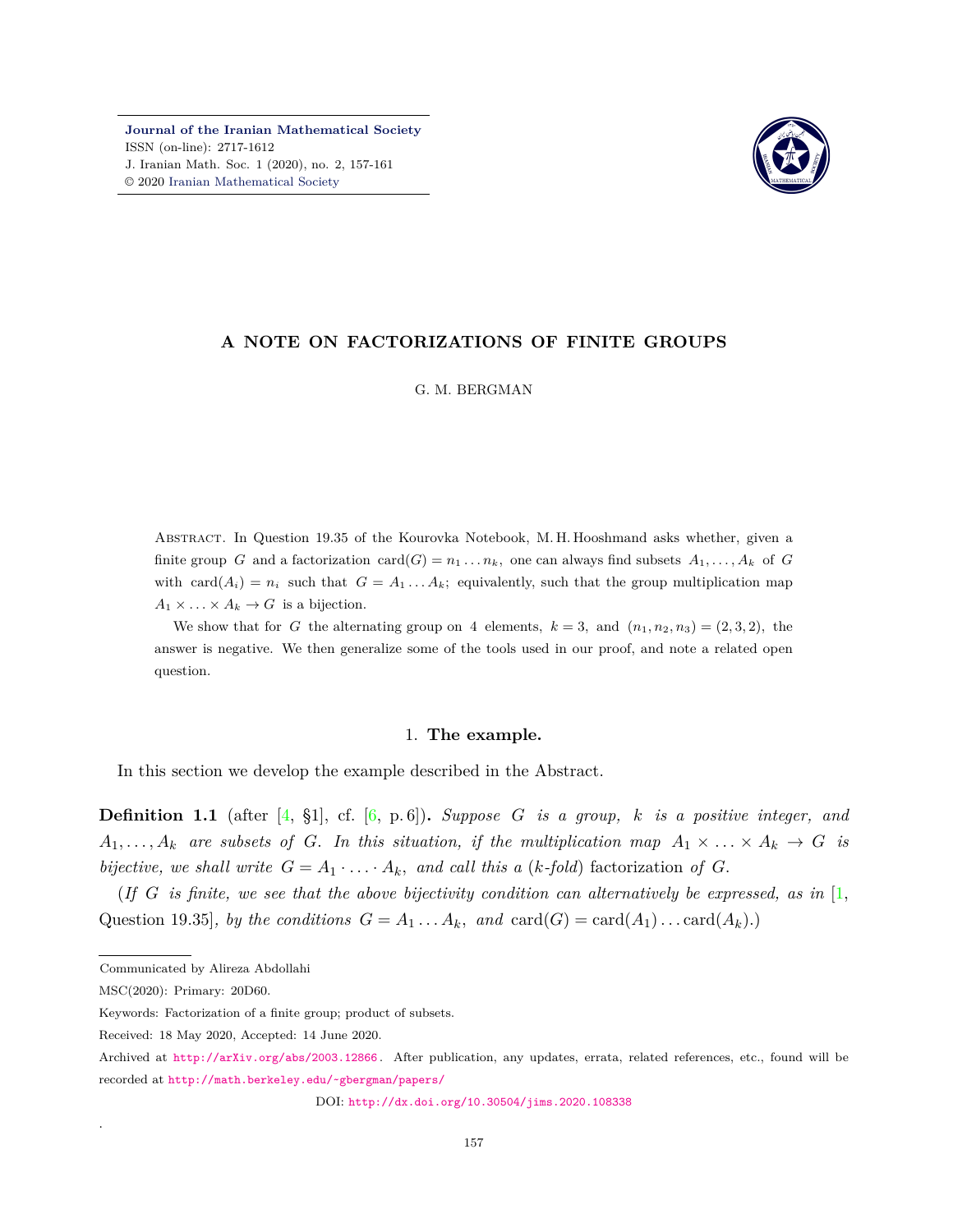Observe that if  $G = A_1 \cdot \ldots \cdot A_k$  is a k-fold factorization of *G*, then for  $1 \leq j \leq k$ ,  $G =$  $(A_1 \ldots A_j) \cdot (A_{j+1} \ldots A_k)$  is a 2-fold factorization. Though the example we are working toward is a 3-fold factorization, the key to its proof will be a property of 2-fold factorizations, namely

<span id="page-1-1"></span>**Lemma 1.2** (cf.  $[5, \text{Cor. 2.14(a)]}$ ). Let  $G = A \cdot B$  be a factorization of a finite group. Then the *order of the subgroup of*  $G$  *generated by*  $A$  *is a multiple of* card $(A)$ *, and the order of the subgroup generated by B is a multiple of* card $(B)$ *.* 

*Proof.* Let *H* be the subgroup of *G* generated by *A*. For each  $b \in B$ , the set *Ab* is contained in a single right coset of *H*; hence every right coset of *H* is a disjoint union of sets of cardinality card(*A*), hence card(*H*) is a multiple of card(*A*). The statement about the subgroup generated by *B* is seen in the same way.  $\Box$ 

We will also use the following observation.

<span id="page-1-0"></span>**Lemma 1.3** (after [[4](#page-4-0)]). If  $G = A_1 \cdot \ldots \cdot A_k$  is a factorization of a group  $G$ , then for all  $g, h \in G$ ,  $(g A_1) \cdot A_2 \cdot \ldots \cdot A_{k-1} \cdot (A_k h)$  *is also a factorization of G.* 

*Hence if for some positive integers*  $n_1, \ldots, n_k$ , G has a k-fold factorization with card $(A_i) = n_i$  $(i = 1, \ldots, k)$ , *it has such a factorization in which*  $A_1$  *and*  $A_k$  *both contain the identity element*  $e$ . □

We can now prove

<span id="page-1-2"></span>**Proposition 1.4.** *Let G be the alternating group on* 4 *elements, a group of order* 12*. Then G has no factorization*  $A_1 \cdot A_2 \cdot A_3$  *with*  $(\text{card}(A_1), \text{card}(A_2), \text{card}(A_3)) = (2, 3, 2)$ *.* 

*Proof.* Recall that the elements of exponent 2 in *G* form a normal subgroup  $N \cong Z_2 \times Z_2$ , that *G* is an extension of *N* by a group of order 3 whose action by conjugation cyclically permutes the three proper nontrivial subgroups of *N,* and that all elements of *G* not in *N* have order 3*.*

Suppose  $G = A_1 \cdot A_2 \cdot A_3$  were a factorization with  $card(A_1) = 2$ ,  $card(A_2) = 3$ ,  $card(A_3) = 2$ . By Lemma [1.3](#page-1-0) we can assume without loss of generality that  $A_1$  and  $A_3$  have the forms  $\{e, g\}$  and *{e, h}* respectively. The orders of the groups these sets generate are the orders of *g* and *h,* and by Lemma [1.2](#page-1-1), are even. But the only elements of *G* of even order have order 2, hence  $A_1$  and  $A_3$  are in fact subgroups (which may or may not be distinct).

Since  $A_1$  and  $A_3$  are contained in *N*, for  $G = A_1 A_2 A_3$  to hold,  $A_2$  must contain representatives of all three cosets of *N* in *G.* Moreover, elements of *G* act transitively on the set of 2-element subgroups of  $N$ ; so  $A_2$  must contain an element  $g$  that conjugates  $A_1$  to  $A_3$ .

Hence when we multiply out  $A_1 A_2 A_3$ , the result contains  $A_1 g A_3 = g A_3 A_3$ . But the multiplication map  $A_3 \times A_3 \to A_3$  is not one-to-one; from which we see that the multiplication map  $A_1 \times A_2 \times A_3 \rightarrow G$  cannot be one-to-one, contradicting the definition of a factorization. □

Thiscompletes our negative answer to [[1](#page-4-2), Question 19.35] for  $k = 3$ . What about larger k? If we allow factorizations with some factors equal to 1*,* then for any *k,* a negative example with cardinalities  $n_1, \ldots, n_k$  yields negative examples for all  $k' > k$ , by keeping the same *G* and  $n_1, \ldots, n_k$ *,* and taking DOI: <http://dx.doi.org/10.30504/jims.2020.108338>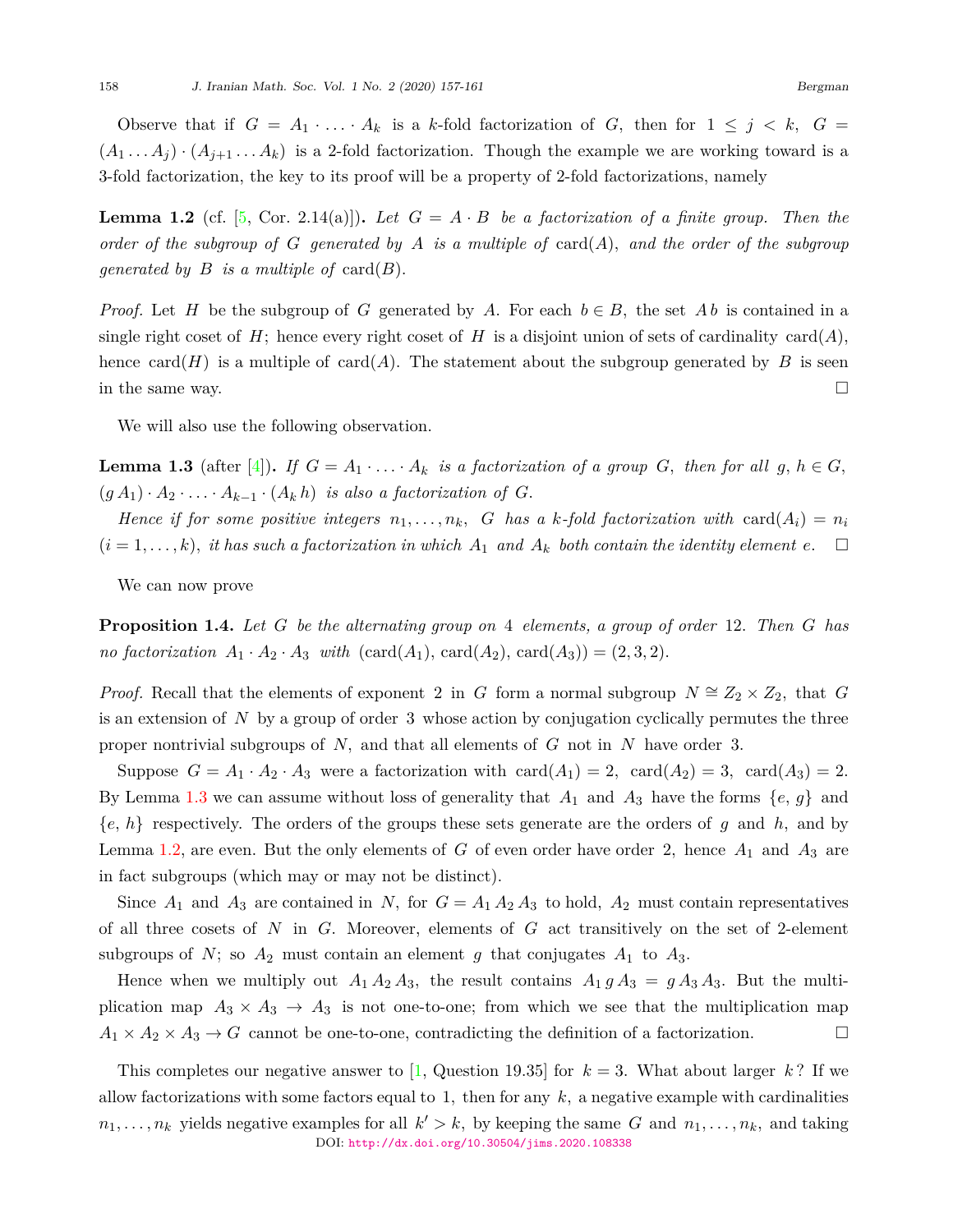$n_{k+1} = \ldots = n_{k'} = 1$ ; so the only remaining open case is  $k = 2$ . However, Hooshmand (personal correspondence) has indicated that he intended only factorizations of card $(G)$  into factors  $> 1$ . With that restriction, the problem remains open for all  $k > 3$ ; I do not know whether there is an easy way to modify the present example to cover those cases.

Hooshmand posed the question for  $k = 2$  in [\[3\]](#page-4-4), and refers to that case in [\[1\]](#page-4-2) as of particular interest; his preprint  $\boxed{4}$  $\boxed{4}$  $\boxed{4}$  concerns that case, and also mentions the case  $k > 3$  at the end, as Problem IV. The case  $k = 2$  is also studied in [\[2\]](#page-4-5), after a discussion of the history of the subject of group factorizations.

## 2. **Strengthening our lemmas**

In the context of Lemma [1.2,](#page-1-1) the order of the subgroup *H* of *G* generated by *A* can change on left-multiplying *A* by an element  $g \in G$ , a fact we implicitly used when we applied Lemma [1.3](#page-1-0) in the proof of Proposition [1.4.](#page-1-2) In the next result, modified versions of that subgroup are noted whose orders are not so affected. Also, while Lemma [1.2](#page-1-1) is applicable only to the first and last sets *A*<sup>1</sup> and  $A_k$  in a factorization  $G = A_1 \cdot \ldots \cdot A_k$ , part (iii) below obtains a similar, though weaker, condition on the cardinalities of the other  $A_i$ . (This will be slightly improved in Lemma [2.3](#page-3-0).)

<span id="page-2-0"></span>**Lemma 2.1.** Let  $A_1 \cdot \ldots \cdot A_k$  be a factorization of a finite group G. Then

(i) card( $A_1$ ) *divides the order of the subgroup of G generated by the set*  $A_1^{-1}A_1 = \{g^{-1}h \mid g, h \in G\}$ *A*<sub>1</sub>}, which can also be described as generated by any one of the subsets  $g^{-1}A_1$  ( $g \in A_1$ ). Moreover, *that order is also the order of the subgroup generated by*  $A_1 A_1^{-1} = \{gh^{-1} | g, h \in A_1\}$ *, equivalently, by any of the subsets*  $A_1 g^{-1}$   $(g \in A_1)$ *.* 

(ii) *Similarly,* card( $A_k$ ) *divides the order of the subgroup of G generated by*  $A_k A_k^{-1}$ *, equivalently, by any of the subsets*  $A_k g^{-1}$   $(g \in A_k)$ , and that order is also the order of the subgroup generated by  $A_k^{-1}A_k$ *, equivalently, by any of the subsets*  $g^{-1}A_k$  ( $g \in A_k$ )*.* 

(iii) *For*  $1 < i < k$ , card( $A_i$ ) *divides the order of the* normal subgroup *of G* generated by  $A_i^{-1}A_i$ , equivalently, by any of the subsets  $g^{-1}A_i$   $(g \in A_i)$ , equivalently, by  $A_i A_i^{-1}$ , or by any of the subsets  $A_i g^{-1}$   $(g \in A_i)$ *.* 

*Proof.* (i) Combining Lemma [1.2](#page-1-1) and Lemma [1.3,](#page-1-0) we see that for every  $g \in A_1$ , card( $A_1$ ) divides the order of the group generated by  $g^{-1}A_1$  (the argument that we implicitly used in the proof of Proposition [1.4\)](#page-1-2). Moreover, given  $g, g' \in A_1$ , the group generated by  $g^{-1}A_1$  will contain  $(g^{-1}g')^{-1}(g^{-1}A_1) = g'^{-1}A_1$ ; so the groups generated by  $g^{-1}A_1$  are the same for all  $g \in A_1$ . Clearly their common value can also be described as the group generated by  $A_1^{-1}A_1$ , so the groups named in the first sentence of (i) are indeed equal.

The groups in the second sentence of (i) are equal to one another by the same argument. Moreover, for any  $g \in A_1$ ,  $A_1 g^{-1} = g(g^{-1}A_1) g^{-1}$ , so the group generated by  $A_1 g^{-1}$  is conjugate in *G* to the group generated by  $g^{-1}A_1$ . Hence the order of the group in the second sentence is the same as that of the group in the first sentence.

(ii) holds by the same reasoning.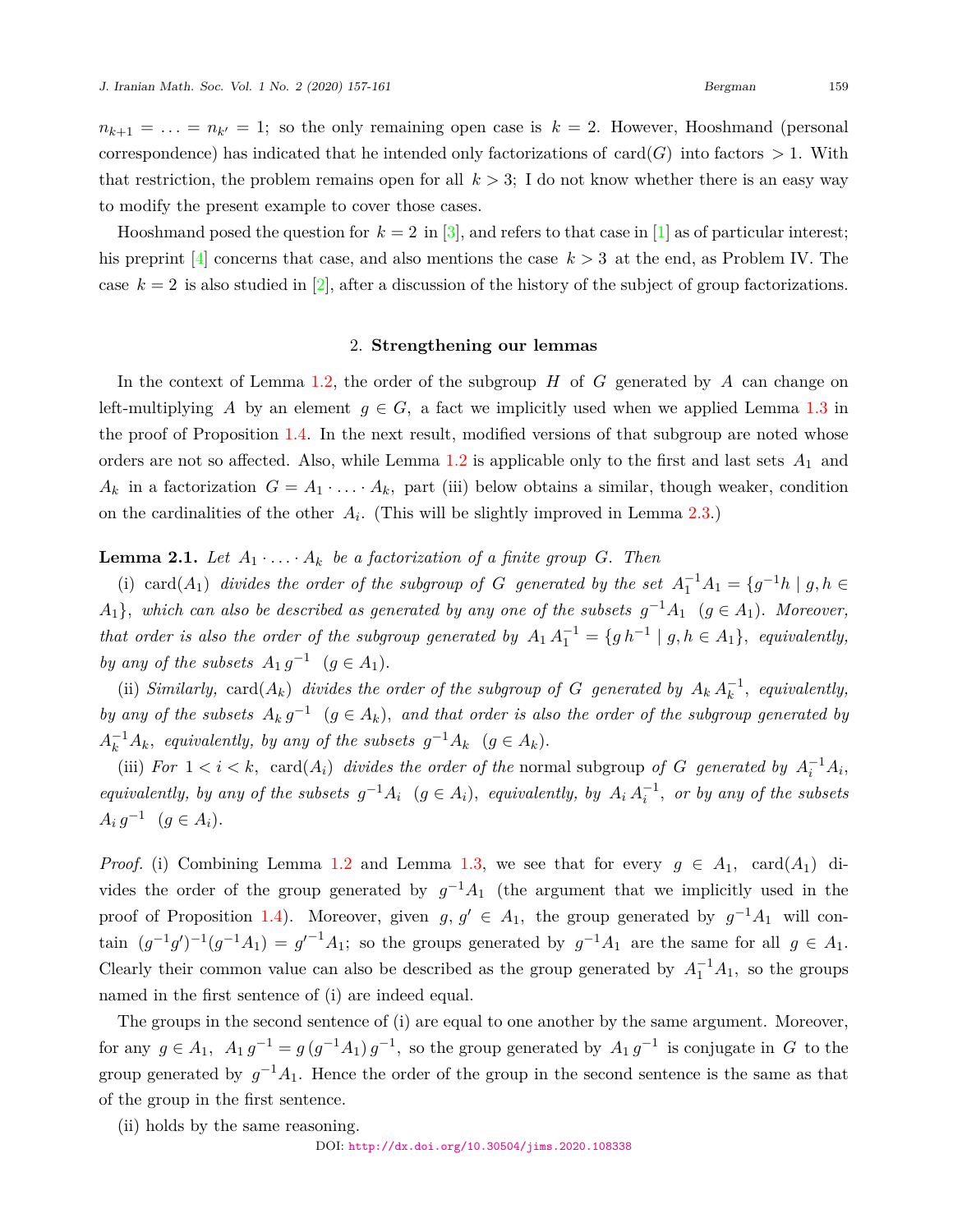(iii) For each *i* we similarly see that the *not* necessarily normal subgroups generated by the subsets of *G* named in the first half of (iii) are all equal, and are conjugate to the common value of those generated by the subsets named in the second half. Hence the *normal* subgroups generated by these sets are all equal. Let us call their common value *N.*

The condition  $G = A_1 \cdot \ldots \cdot A_k$  implies that *G* is the disjoint union of the sets  $h A_i h'$  for  $h \in A_1 \dots A_{i-1}, h' \in A_{i+1} \dots A_k$ , and clearly each of these sets is wholly contained in one coset of *N*, namely  $h N h' = h h' N = N h h'$ . Hence N (and, indeed, every coset of N) is the disjoint union of a family of such sets, so N indeed has order a multiple of  $card(A_i)$ .

We also note an easy strengthening of Lemma [1.3](#page-1-0).

<span id="page-3-1"></span>**Lemma 2.2.** If  $A_1 \cdot \ldots \cdot A_k$  is a factorization of a group *G*, then for all  $g_0, g_1, \ldots, g_k \in G$ ,  $(g_0^{-1}A_1 g_1) \cdot (g_1^{-1}A_2 g_2) \cdot \ldots \cdot (g_{k-1}^{-1}A_k g_k)$  is also a factorization of G.

In particular, if for some positive integers  $n_1, \ldots, n_k$ , G has a *k*-fold factorization with card( $A_i$ ) =  $n_i$   $(i = 1, \ldots, k)$ , then it has such a factorization in which all  $A_i$  contain  $e$ .

A choice of  $k+1$  elements  $g_0, \ldots, g_k$  as above actually gives one more degree of freedom than is needed to make all the  $A_i$  contain  $e$ . This might be used to replace some particular term by a chosen conjugate of itself.

Returning to Lemma [2.1](#page-2-0), one may ask whether in statement (iii) thereof one can replace "normal subgroup" by "subgroup", as in (i) and (ii). Not as far as I can see. For though *G* is the disjoint union of the sets  $h A_i h'$  referred to in the proof of (iii), these lie in cosets of different conjugates of *H*; namely, *h*  $A_i h'$  lies in a right coset of  $h H h^{-1}$  (and also in a left coset of  $h'^{-1} H h'$ ), and such conjugates in general partially overlap one another, so we can't get a nice decomposition of any one of these cosets from our hypotheses.

The result (iii) is very weak; e.g., if *G* is a simple group, it tells us nothing that isn't evident from the definition of  $A_1 \cdot \ldots \cdot A_k$  being a factorization of *G*. We give below a somewhat stronger, if not as easy to state, result. To keep the statement from being too complicated, we shall not use the "strengthening" gotten by replacing the sets in our factorization by translates containing *e,* but simply understand that if this is desired, it can be achieved by combining the result as stated with Lemma [2.2](#page-3-1).

<span id="page-3-0"></span>**Lemma 2.3.** *In the context of Lemma* [2.1\(](#page-2-0)iii)*, let K, H and K′ be, respectively, the subgroups of G* generated by  $A_1 \ldots A_{i-1}$ , by  $A_i$ , and by  $A_{i+1} \ldots A_k$ . Then  $card(A_i)$  divides the order of the subgroup *M of G generated by the conjugates of H by all members of K, and also the order of the subgroup*  $M'$  generated by the conjugates of  $H$  by all members of  $K'$ .

*Proof.* As before, G is the disjoint union of the sets  $h A_i h'$  for  $h \in A_1 \dots A_{i-1}$ ,  $h' \in A_{i+1} \dots A_k$ . Now  $h A_i h' \subseteq h M h'$ , which can be rewritten as  $M h h'$  because  $M$  is normalized by  $h \in K$ . So each set  $h A_i h'$  lies wholly in one right coset of  $M$ ; so each right coset of  $M$  is a disjoint union of sets of cardinality  $card(A_i)$ , yielding the first of the asserted divisibility statements. The second holds by the analogous reasoning.  $\Box$